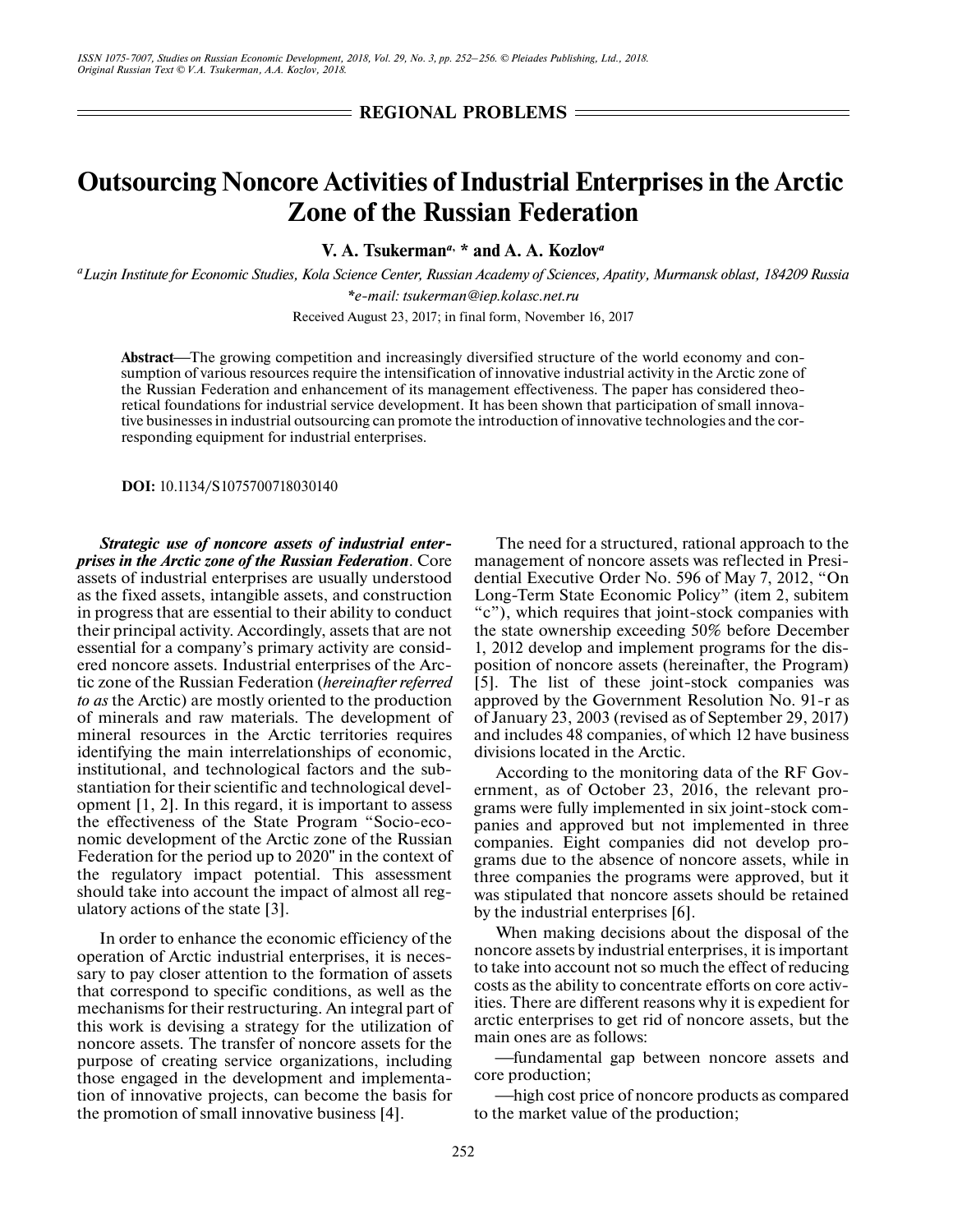—absence of positive dynamics in the economic efficiency of noncore activity;

—low production quality of noncore assets;

 $\frac{1}{\sqrt{2}}$  significant investment required for the continued operation of noncore assets.

It would be wrong to assume that noncore assets are a negative factor in the economic activity of Arctic industrial enterprises. Under certain conditions, noncore assets can stabilize the financial condition of an enterprise providing a source of additional financial resources, increasing the capitalization and investment attractiveness. Even taking into account additional costs, the noncore assets of industrial enterprises can prove to be a reliable financial and economic instrument.

*Classification of noncore assets.* At present, there is no generally accepted classification of noncore assets, but the following criteria presented in the literature can be successfully applied:

⎯standard practice of financial and management accounting [7];

the degree of liquidity, existing encumbrances, location, market value, and legal status [8];

⎯property holdings, type of noncore assets, restrictions on restructuring [9];

the impact of the fact that the asset is noncore on the primary output and on the achievement of the main targets of the company's business and development strategy [10].

The existing different viewpoints on the classification criteria for noncore assets of industrial enterprises show that there is a significant difference between them, both in terms of economic content and management decisions made regarding the methods and mechanisms for their restructuring.

The classification of noncore assets of Arctic industrial enterprises requires studying the specifics of their functioning, e.g., features related to the extraction and processing of natural raw materials, transport systems, communication systems, logistics, and level of industrial service.

*Types of noncore assets*. Depending on the type of core business, noncore assets of Arctic industrial enterprises can be divided into the three main groups.

*Auxiliary Assets.* These may include the services of technological transport and security; construction and repair, as well as construction and assembly subdivisions; organizations of heat, water, and power supply; and departments of procurement, staffing, logistics, industrial service, and technological communications.

*Social Assets*. These may include residential complexes; objects of health service support, as well as housing and utilities infrastructure; educational, cultural, and sports institutions; and other nonproduction facilities. These facilities are part of the social infrastructure and restructuring them is a complex process. Under the appropriate conditions, these facilities can be transferred to commercial operations.

*Noncore (Proper) Assets.* These assets have little to do with the primary activity. They mostly include trade organizations, media and financial structures, etc. Since the creation of these assets can be viewed as investment activity, the decision about their possible restructuring should be made after a comparative analysis of their profitability against profitability of other investment options.

Despite the variety of attributes and different approaches to classifying noncore assets, the main methods of restructuring them comes down to the following directions:

⎯inclusion in the process of basic economic activity;

⎯corporate spin-off;

⎯gratuitous transfer or sale to third parties;

⎯outsourcing the assets;

⎯termination of activity with temporary shutdown or sale of noncore assets.

*Industrial outsourcing*. Outsourcing is understood as transferring to a third-party organization certain tasks and business processes that are necessary for the full-fledged operation of production, but are not part of the core business of the enterprise [11].

Outsourcing of business processes allows industrial enterprises to concentrate their efforts on the key activities requiring attention and new directions in the development of innovative business in order to reduce the cost of services, works, and goods.

An example of successful industrial outsourcing performed by Arctic enterprises is, e.g., JSC Apatit and PJSC MMC Norilsk Nickel. OJSC Apatit outsourced the servicing of repair works and other activities using a service company with formally scheduled terms of work execution. The enterprise purchases special technological equipment with service and warranty from the manufacturer on an ongoing basis [12]. PJSC MMC Norilsk Nickel organizes industrial outsourcing for the maintenance and repair of the main production facilities, performing general construction works required for major equipment repairs and repair of miscellaneous buildings and structures. Since 2006, all these activities have been successfully carried out by a subsidiary company, LLC Norilsknickelremont. Currently, services provided by LLC Norilsknickelremont account for over 40% of the Norilsk industrial market. This subsidiary also provides repair works to other northern enterprises of the Krasnoyarsk krai [13].

An interesting system of industrial outsourcing for offshore exploration and development of oil and gas fields was proposed by JSC Arcticmorneftegazrazvedka for the services of the drilling vessel *Deep Venture* and a jackup floating drilling rig *Murmanskaya*. In this case, the technical operations of drilling rigs are not limited to possible mutually beneficial cooperation in drilling. The *Deep Venture* drilling vessel can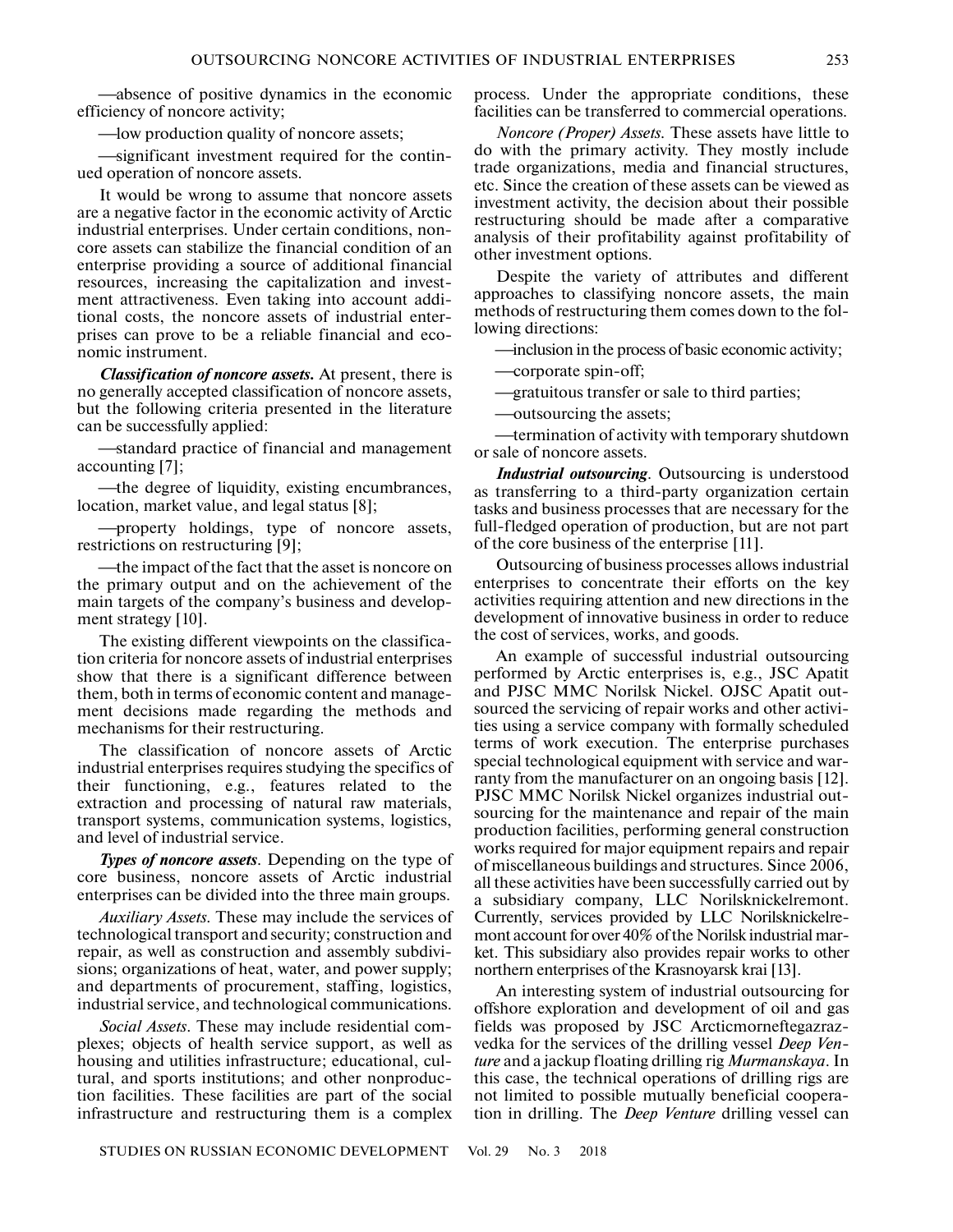combine the function of a storage boat for procuring and supporting drilling in remote offshore fields with functioning as a rescue vessel, as well as equipment placement during hydraulic fracturing in offshore wells.

A case in point is cooperation between Arctic industrial enterprises PJSC *Gazprom*, OJSC *TNK-BP Holding*, PJSC *Lukoil*, PJSC *ALROSA* with LLC *Ural SPA Service*, which offers repair services for oil and gas equipment of any complexity: current, medium, and overhaul. This company is engaged in servicing drilling, compressor, and air separation plants as well as in repair and maintenance of pumping equipment. Services are provided in two forms, i.e., on the production platform of the company or as a site visit of relevant specialists to the facility.

Generally, the market of maintenance and services for industrial enterprises of the RF Arctic zone is primarily connected with the modernization of production, the use of new materials and innovative technologies, and the acceleration of scientific and technological progress. Importantly, small innovative enterprises are capable of providing more effective industrial service than industrial enterprises are through their high level of specialization of skills, technical and technological equipment, generalization, and analysis of the accumulated experience in various activities and for a variety of objects.

The foreign experience of organizing industrial services in mining shows that service companies can offer a wide range of goods and services to resource-extracting corporations [14]. For example, in Canada, there are many small service companies that cooperate with mining enterprises in performing geological exploration, ore mining and processing, in metallurgy, in the construction of buildings and structures, and land reclamation [15].

Outsourcing the functions of industrial service allows the Arctic industrial enterprises to enhance the efficiency of activities, including the following:

 $\equiv$ increasing labor productivity;

⎯focusing on the development of new products and services;

⎯redirecting released resources to key aspects of the core business;

—accelerating the development of new technologies.

At the same time, there are a number of risks associated with the increasing costs of industrial enterprises, poor performance of works by service companies compared with the performance of similar work by the enterprises themselves, including

⎯difficulties in determining the economic efficiency of the operation of an industrial enterprise when recruiting service companies;

 $-dif$  ficulties of making a choice of service companies in the market;

—absence of legislative mechanisms for regulating partnership relations in outsourcing;

- need to increase access to currently classified information.

*Algorithm of decision-making*. The recommended algorithm of decision-making about the feasibility of outsourcing an industrial service to an industrial enterprise in the Arctic is as follows:

⎯identify the risks associated with the outsourcing of industrial services;

⎯carefully analyze the maintenance and service market;

—make decision about the outsourcing of industrial servicing;

 $-$ assess the released resources;

— determine the cumulative economic effect.

Graphically, the decision-making algorithm for outsourcing of noncore activities can be presented in the following form  $(Fig. 1)$  [16].

Researchers haven noted two approaches to making decisions about outsourcing, i.e., single- and multicriterial [17]. The single-criterion approach involves assessing one criterion that, as a rule, is based on comparison of expenses of the enterprise with and without outsourcing. The multicriterial approach makes it possible to evaluate the influence of outsourcing on various factors of the enterprise's activity, as well as its interactions with the external environment. It should be noted that the theoretical and practical issues of an industrial enterprise contracting out a business process to another party (industrial outsourcing) requires further methodological consideration.

*Market of industrial outsourcing*. In recent years, the market of industrial outsourcing in the Russian Arctic have been dominated by foreign companies, which, in view of economic sanctions and unfavorable developments in the foreign policy can lead to negative processes. The situation is especially alarming in the market of industrial services for oil and gas enterprises, where over 65% of services are provided by foreign companies. Since the early 2000s to the present, the share of Western companies in the market of industrial services in the oil and gas sector has increased sixfold, and the volume of works performed by Russian service companies declined two and a half times [18].

Effective interaction of small enterprises and Arctic enterprises in the field of industrial outsourcing will require special state regulation, in particular the introduction of changes and additions to some legislative acts. State regulation in the field of industrial outsourcing should also promote the intensification of research and development aimed at devising innovative technologies and appropriate equipment for Arctic use.

Since the market of industrial outsourcing has not been fully developed, industrial enterprises are wary of their choice of industrial service provider. The management of industrial enterprises should pay special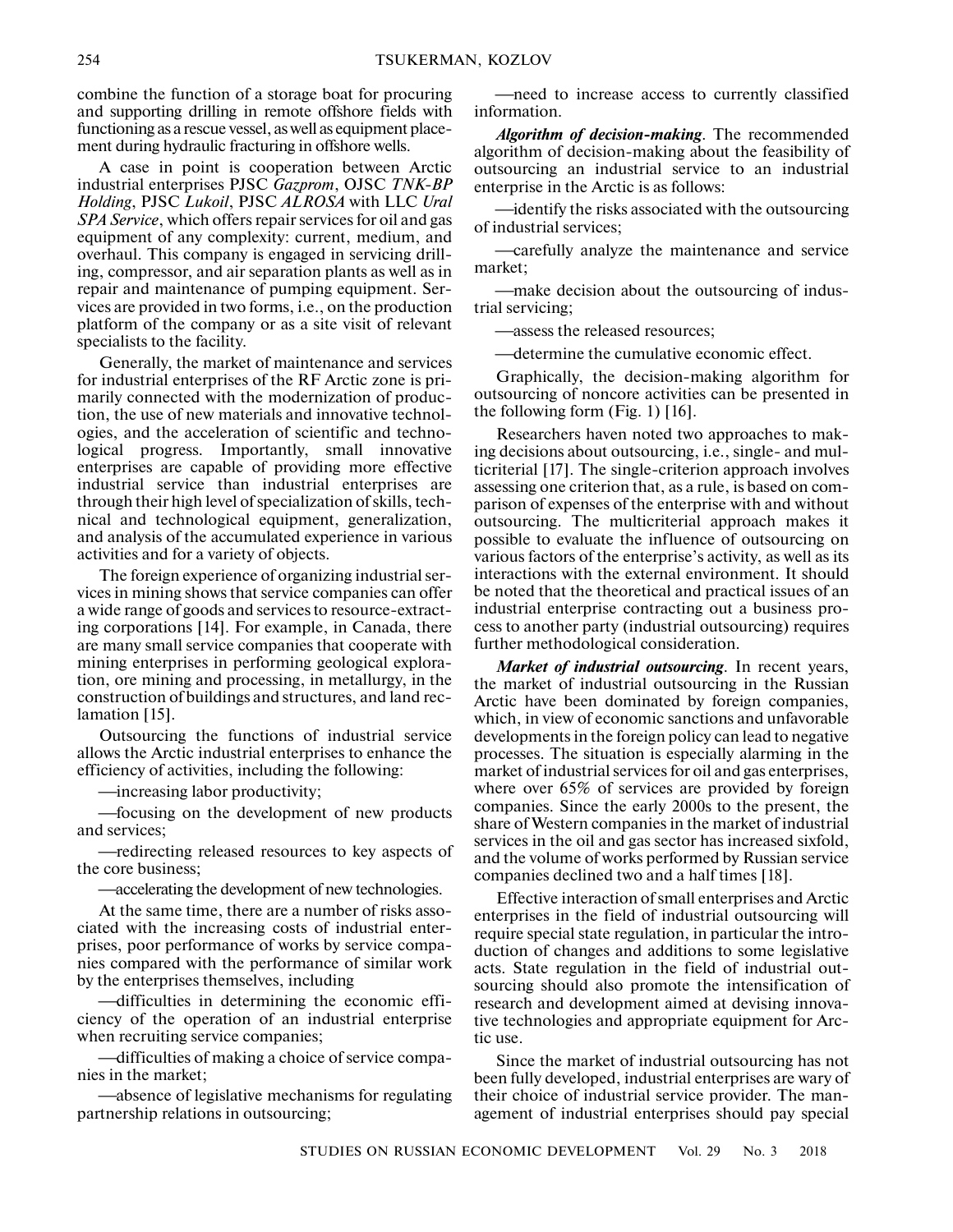

**Fig. 1.** Algorithm for making decisions about outsourcing noncore activities.

attention to the justifiability of the costs of industrial outsourcing and the effectiveness of its use.

At the same time, in order to increase their competitiveness and conclude long-term contracts, providers of industrial services, especially small enterprises, must offer a wide range of services with the possibility of combining them into an integrated package.

Due to the absence of universal methods and financial models for calculating the efficiency of using industrial outsourcing, the management of industrial enterprises is forced to make managerial decisions without necessary justifications, relying on existing practice and conventional recommendations. However, the relative brevity of practical experience in this field makes it impossible to guarantee a positive result